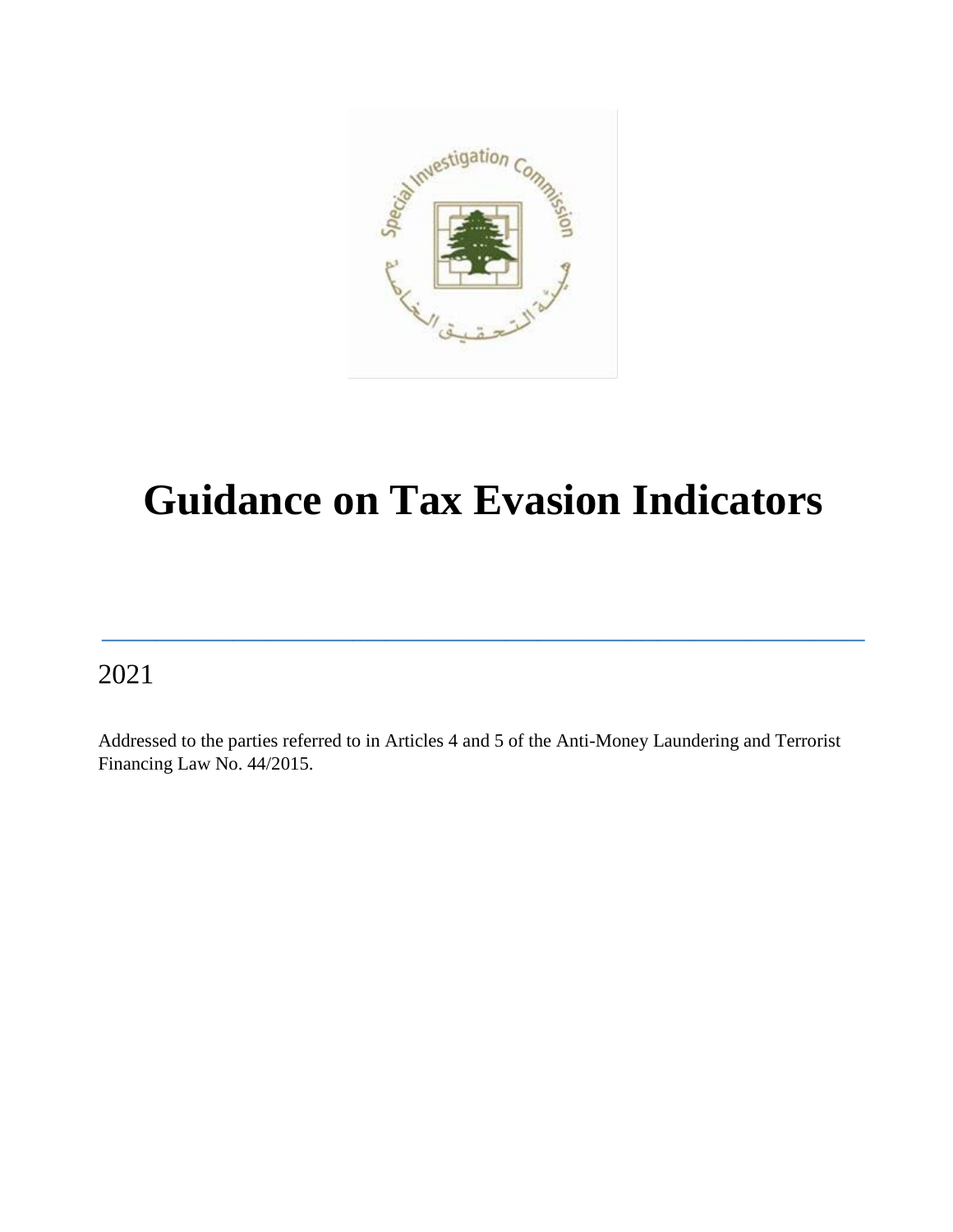# **Introduction**

Tax evasion threatens countries' interests and deprives governments of revenues needed for sustainable development. It has a significant impact on public confidence and economic growth, creating inequality in society and distorting competition in markets and among businesses.

Tax evasion comes in many forms and can involve ordinary people, it can be simple to detect, or can be concealed through complex legal structures and financial transactions facilitated by third parties or professional enablers. Tax fraud schemes can include illegal tax recovery (fraudulent VAT refund).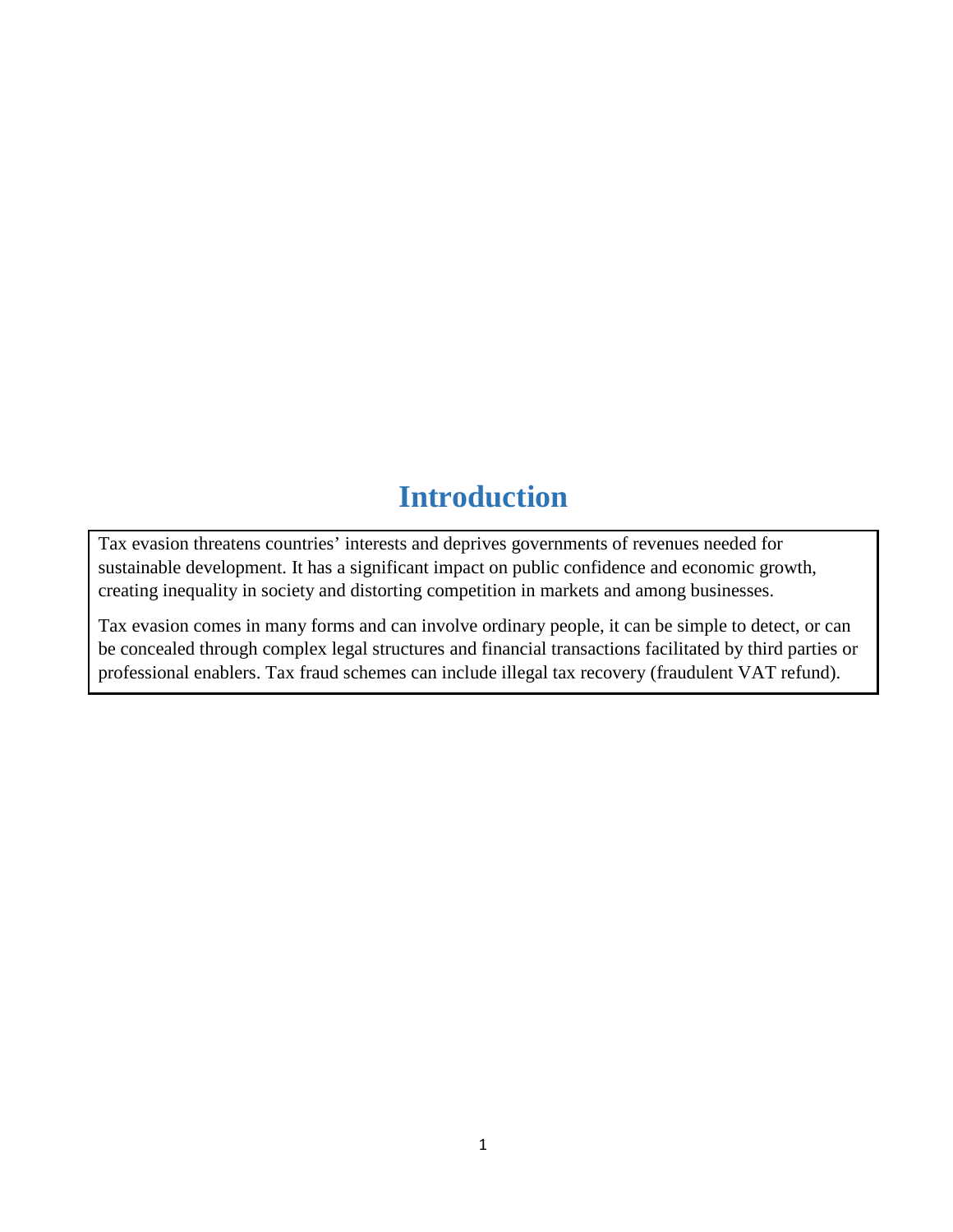### **Tax Evasion Indicators**

The following set of indicators is not exhaustive and should not be considered in isolation. They can lead to suspicion of money laundering associated with or derived from tax evasion. They can be used separately or in combination with other indicators, or other existing information. Reporting entities are required, if there are reasonable grounds to suspect that a transaction or an attempted transaction is related to tax evasion, to file a Suspicious Transaction Report to the SIC in accordance with the provisions of AML/CFT Law No. 44/2015.

- 1- Customer or connected parties associated with negative tax-related news (allegations of tax fraud or convictions of tax crime(s)).
- 2- Customer fails to disclose dual citizenship or tax domicile (doesn't accept to sign FATCA or CRS form).
- 3- Customer activities (sales and purchases) are not backed by invoices or proper documentation, or fail to account for VAT, or there are doubts about the legitimacy of such documentation.
- 4- Customer cannot confirm that the source of funds/wealth has been properly declared to a tax authority.
- 5- Customer business and place of residency are in different countries without a legitimate commercial purpose or justification.
- 6- Customer shows greater than normal interest in tax reporting topics or enquiries about tax disclosure requirements other than for legitimate tax planning purpose.
- 7- Customer demands exceptionally high and atypical levels of confidentiality.
- 8- Customer requests to close the account when requested to provide additional information on tax-related matters.
- 9- Customer expressing interest to conceal beneficial ownership of income and assets from tax authorities.
- 10- Customer closes and starts new businesses repeatedly.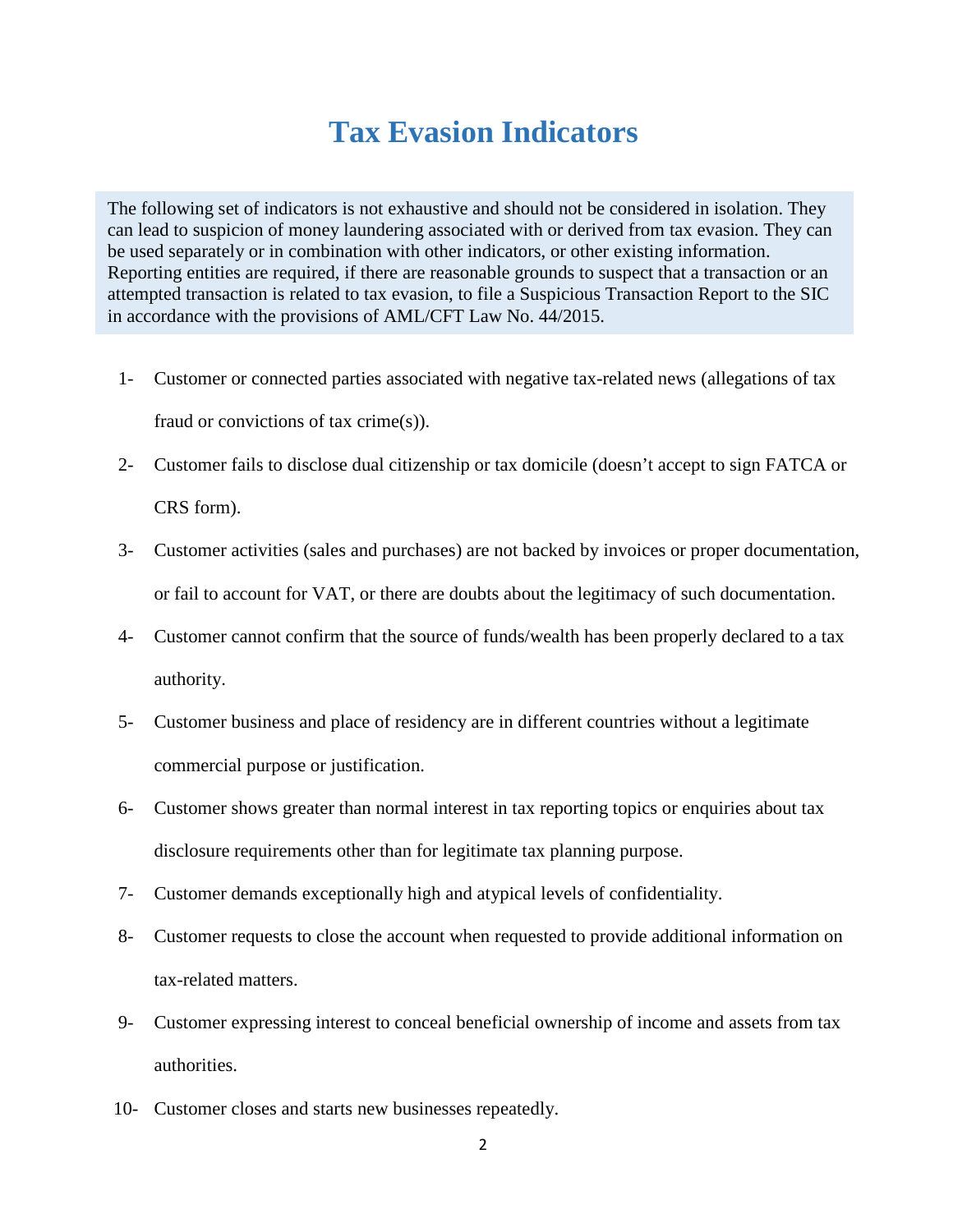- 11- Customer structure is uncommon or overly complex without a clear and legitimate commercial purpose or some reasonable justification.
- 12- Customer justifies overly complex structure being for tax optimization purposes.
- 13- Customer account funded by transfers from high tax jurisdictions.
- 14- Customer conducts frequent and substantial wire transfers from/to high tax jurisdiction without any legitimate business-related reason or legitimate commercial purpose.
- 15- Customer under or overvalues goods and/or services where the declared value on the invoices for these goods and/or services does not reflect the market value.
- 16- Customer conducts circular or round-tripping transactions where funds are reinvested into the original jurisdiction after being transferred to a foreign entity.
- 17- Customer commingles personal and business accounts (personal accounts are used to conduct business transactions).
- 18- Customer conducts transactions for which there is no economic, commercial or logical explanation.
- 19- Customer having major discrepancies when comparing taxes paid in the past to recent payments despite the growth of the business and commercial transactions.
- 20- Customer involved in business activities and transactions, but does not report any revenue.
- 21- Customer makes payments to supplier's offshore bank account without valid reason, raising suspicion that the transfer might be for tax evasion purposes.
- 22- Customer activities are mainly financed through loans from shareholders intended to place high interest burden (not commensurate with the customer's financial resources and profile).
- 23- Customer financial statements contradict those presented to tax authorities, and are in violation of BDL intermediate circular 521 requirements.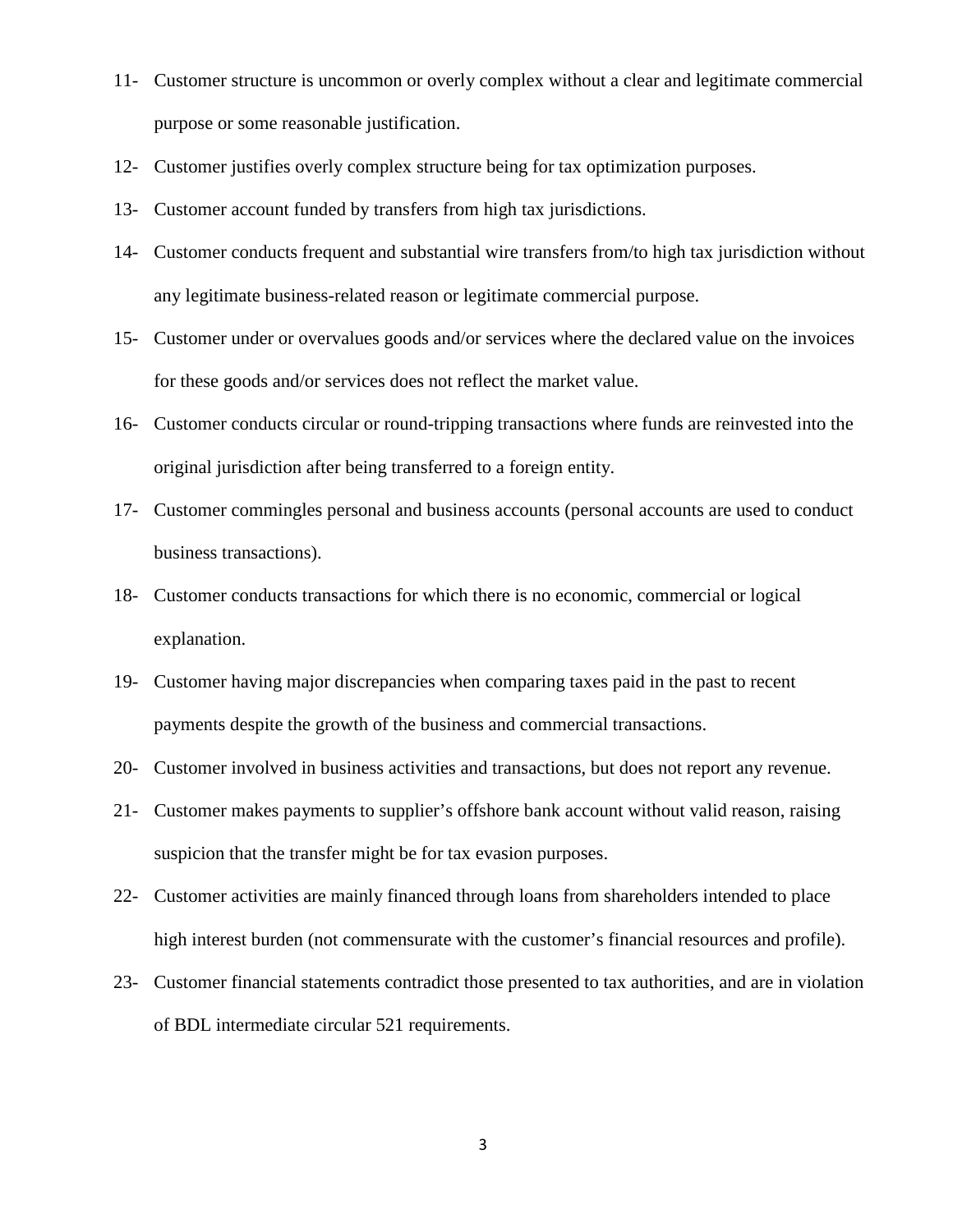# **Selection of Typologies related to Tax Evasion**

## First Case

#### **Report (STR):**

The AML/CFT compliance officer at a local bank, while reviewing cash transactions deposited in a customer's account requested supporting documents from the said customer. The officer was provided with a real estate sales contract, from which he noticed that the deposited amount exceeded the figure mentioned in the sales contract. An STR was consequently filed with the SIC, for possible tax evasion.

#### **Analysis and Investigation**:

The SIC initiated its investigation by analyzing the customer's account activity and also circulated the names of both parties involved in the real estate transaction to all banks, financial institutions and money remittance companies operating in Lebanon in an attempt to identify if similar activity existed.

#### **Subsequent Measures:**

The SIC decided to freeze and lift banking secrecy off related bank accounts and forward the findings to the General Prosecutor, who in turn decided to prosecute on tax evasion charges.

# Second Case

#### **Report (ROA):**

The SIC received a request of assistance from the Lebanese General Prosecutor concerning ongoing investigations in to acts of tax evasion committed by a Lebanese national that resulted in significant illicit proceeds.

#### **Analysis and Investigation:**

The SIC circulated the name of the suspect to banks, financial institutions and money remittance companies operating in Lebanon. Findings revealed the existence of bank accounts at two banks. The analysis performed on the accounts revealed cash deposits that were later withdrawn with checks for the purchase of real estate. The SIC also requested additional information from the real estate register, commercial register and vehicle register.

Further analysis and a search of the SIC database revealed that the suspect is related to three other suspects who were subject to previous case investigations relating to tax evasion. The three suspects were accused of theft and embezzlement of public funds in addition to forging identification documents to establish shell companies. They had opened accounts in the name of the shell companies and used them to receive illegitimate remittances from the ministry of finance in the form of TVA refunds.

#### **Subsequent Measures:**

The SIC froze the identified accounts, requested all money remittance companies not to perform any transaction for the suspect, and placed an encumbrance on the identified properties. Findings were forwarded to the General Prosecutor for further investigation.